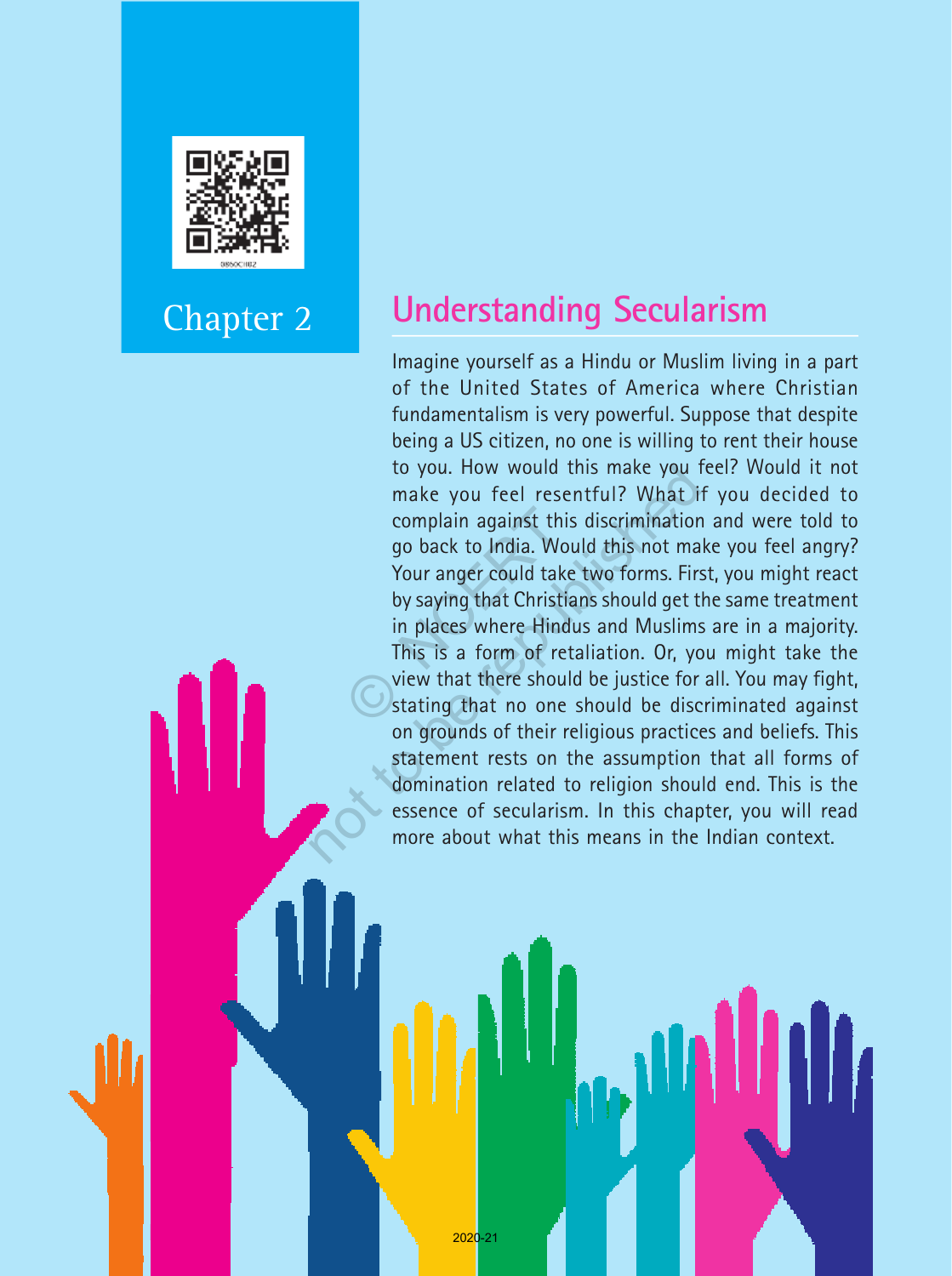History provides us with many examples of discrimination, exclusion and persecution on the grounds of religion. You may have read about how Jews were persecuted in Hitler's Germany and how several millions were killed. Now, however, the Jewish State of Israel treats its own Muslim and Christian minorities quite badly. In Saudi Arabia, non-Muslims are not allowed to build a temple, church etc., and nor can they gather in a public place for prayers.

In all of the above examples, members of one religious community either persecute or discriminate against members of other religious communities. These acts of discrimination take place more easily when one religion is given official recognition by the State at the expense of other religions. Clearly no one would wish to be discriminated against, because of their religion nor dominated by another religion. In India, can the State discriminate against citizens on the grounds of their religion? members of one religious<br>  $\therefore$  or discriminate against<br>
communities. These acts of<br>
easily when one religion is<br>
State at the expense of other<br>
sh to be discriminated against,<br>
minated by another religion. The example of the Indian of the Indian of the Indian of the Indian of the Indian of the Indian of the State at the expense of other<br>that a state at the expense of other<br>d wish to be discriminated against,<br>r dominated by a

#### **What is Secularism?**

In the previous chapter, you read about how the Indian Constitution contains Fundamental Rights that protect us against State power as well as against the tyranny of the majority. The Indian Constitution allows individuals the freedom to live by their religious beliefs and practices as they interpret these. In keeping with this idea of religious freedom for all, India also adopted a strategy of separating the power of religion and the power of the State. Secularism refers to this separation of religion from the State.

**Re-read the introduction to this chapter. Why do you think retaliation is not the proper response to this problem? What would happen if different groups followed this path?**



The three drawings in this chapter were done by students of your age. They were asked to draw on religious tolerance.

19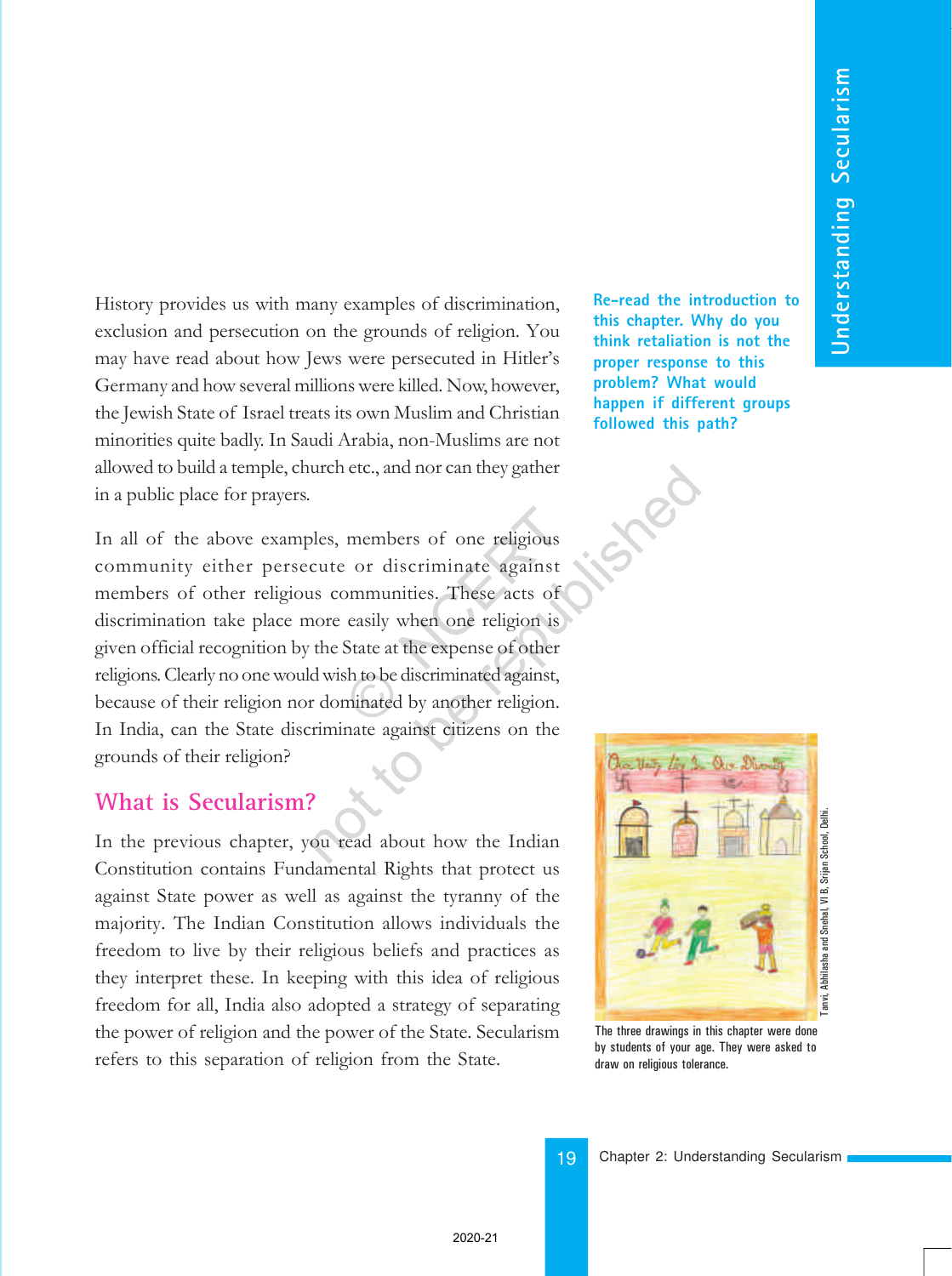

Akshita Jain, V, Srijan School, Delhi.

**Discuss in class: Can there be different views within the same religion?**

### **Why is it Important to Separate Religion from the State?**

As discussed above, the most important aspect of secularism is its separation of religion from State power. This is important for a country to function democratically. Almost all countries of the world will have more than one religious group living in them. Within these religious groups, there will most likely be one group that is in a majority. If this majority religious group has access to State power, then it could quite easily use this power and financial resources to discriminate against and persecute persons of other religions. This tyranny of the majority could result in the discrimination, coercion and at times even the killing of religious minorities. The majority could quite easily prevent minorities from practising their religions. Any form of domination based on religion is in violation of the rights that a democratic society guarantees to each and every citizen irrespective of their religion. Therefore, the tyranny of the majority and the violation of Fundamental Rights that can result is one reason why it is important to separate the State and religion in democratic societies. prevent minorities from of domination bases<br>rights that a democratic<br>citizen irrespective of the<br>of the majority and the<br>that can result is one rea<br>the State and religion in<br>Another reason that it discrimination, coercion and at times<br>religious minorities. The majority<br>prevent minorities from practising the<br>form of domination based on religion i<br>rights that a democratic society guarante<br>citizen irrespective of their

Another reason that it is important to separate religion from the State in democratic societies is because we also need to protect the freedom of individuals to exit from their religion, embrace another religion or have the freedom to interpret religious teachings differently. To understand this point better, let us take the practice of untouchability. You might feel that you dislike this practice within Hinduism and therefore, you want to try and reform it. However, if State power were in the hands of those Hindus who support untouchability, then do you think that you would have an easy task to try and change this? Even if you were part of the dominant religious group, you might face a lot of resistance from fellow members of your community. These members who have control of State power might say that there is only one interpretation of Hinduism and that you do not have the freedom to interpret this differently.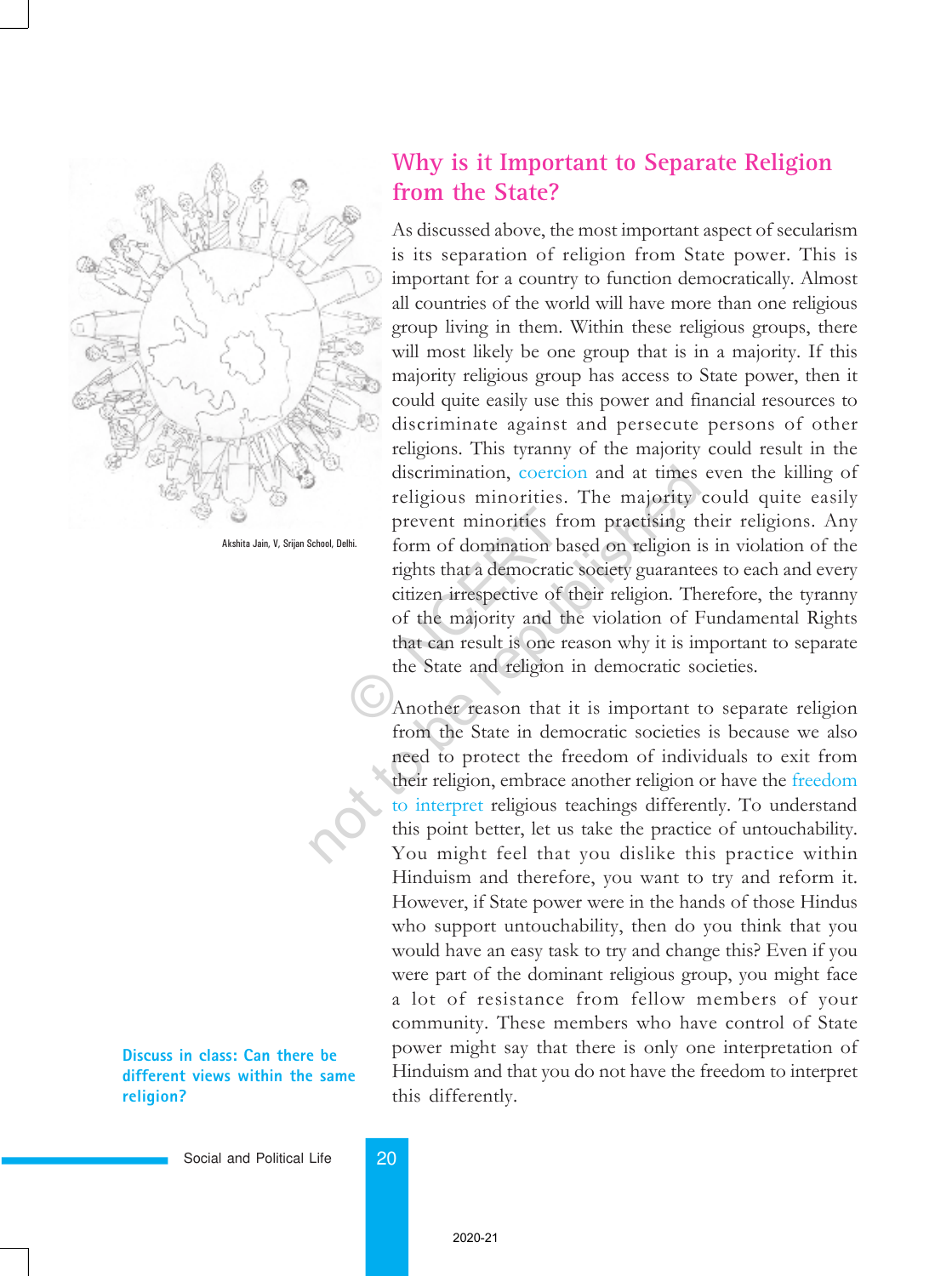

#### **What is Indian Secularism?**

The Indian Constitution mandates that the Indian State be secular. According to the Constitution, only a secular State can realise its objectives to ensure the following:

- 1. that one religious community does not dominate another;
- 2. that some members do not dominate other members of the same religious community;
- 3. that the State does not enforce any particular religion nor take away the religious freedom of individuals.

The Indian State works in various ways to prevent the above domination. First, it uses a strategy of distancing itself from religion. The Indian State is not ruled by a religious group and nor does it support any one religion. In India, government spaces like law courts, police stations, government schools and offices are not supposed to display or promote any one religion.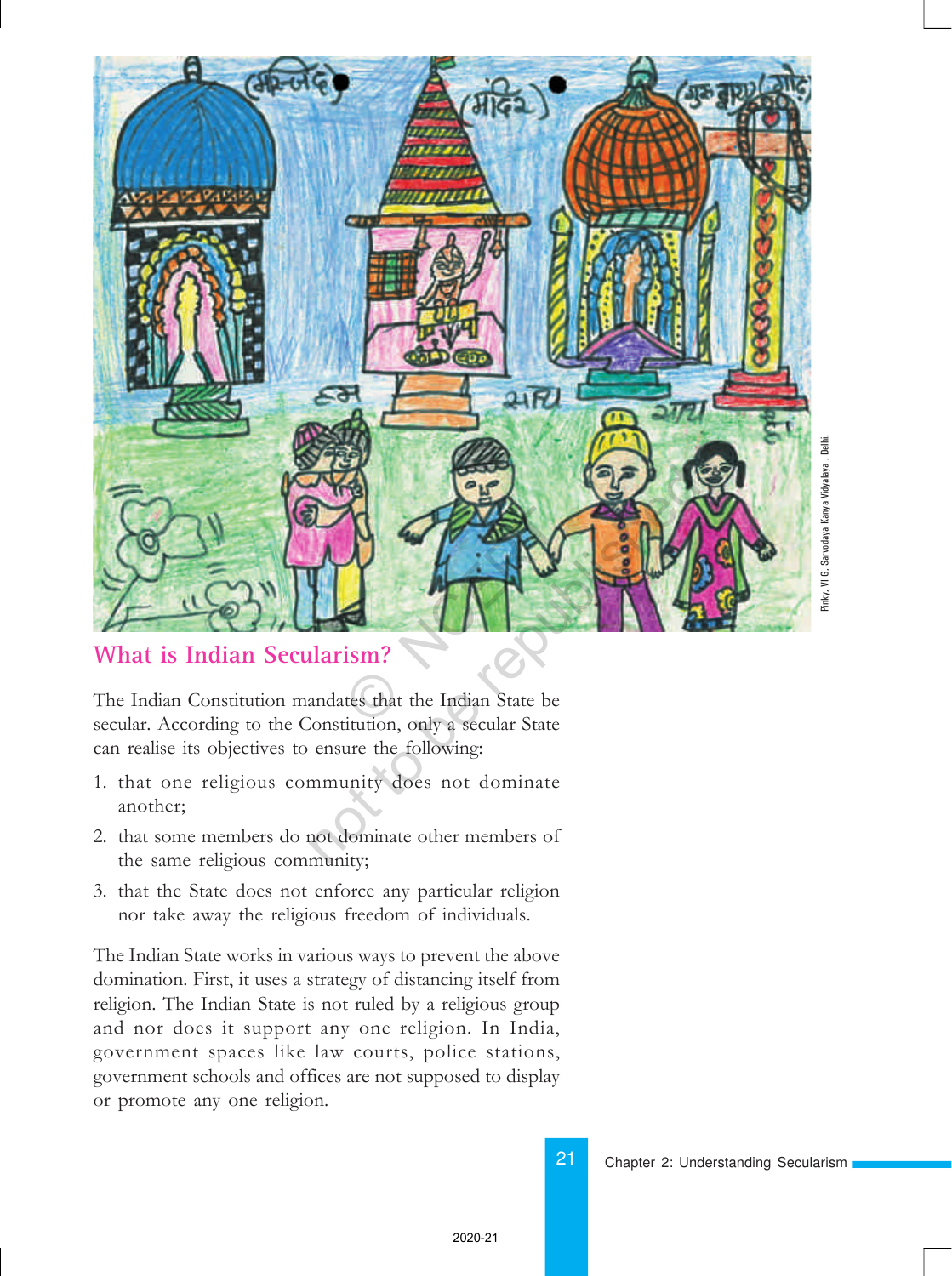

**In the above storyboard, discuss the answer given by the teacher.**

In the above storyboard, the celebration of the religious festival within the school would have been a violation of the government's policy of treating all religions equally. Government schools cannot promote any one religion either in their morning prayers or through religious celebrations. This rule does not apply to private schools.

Social and Political Life 22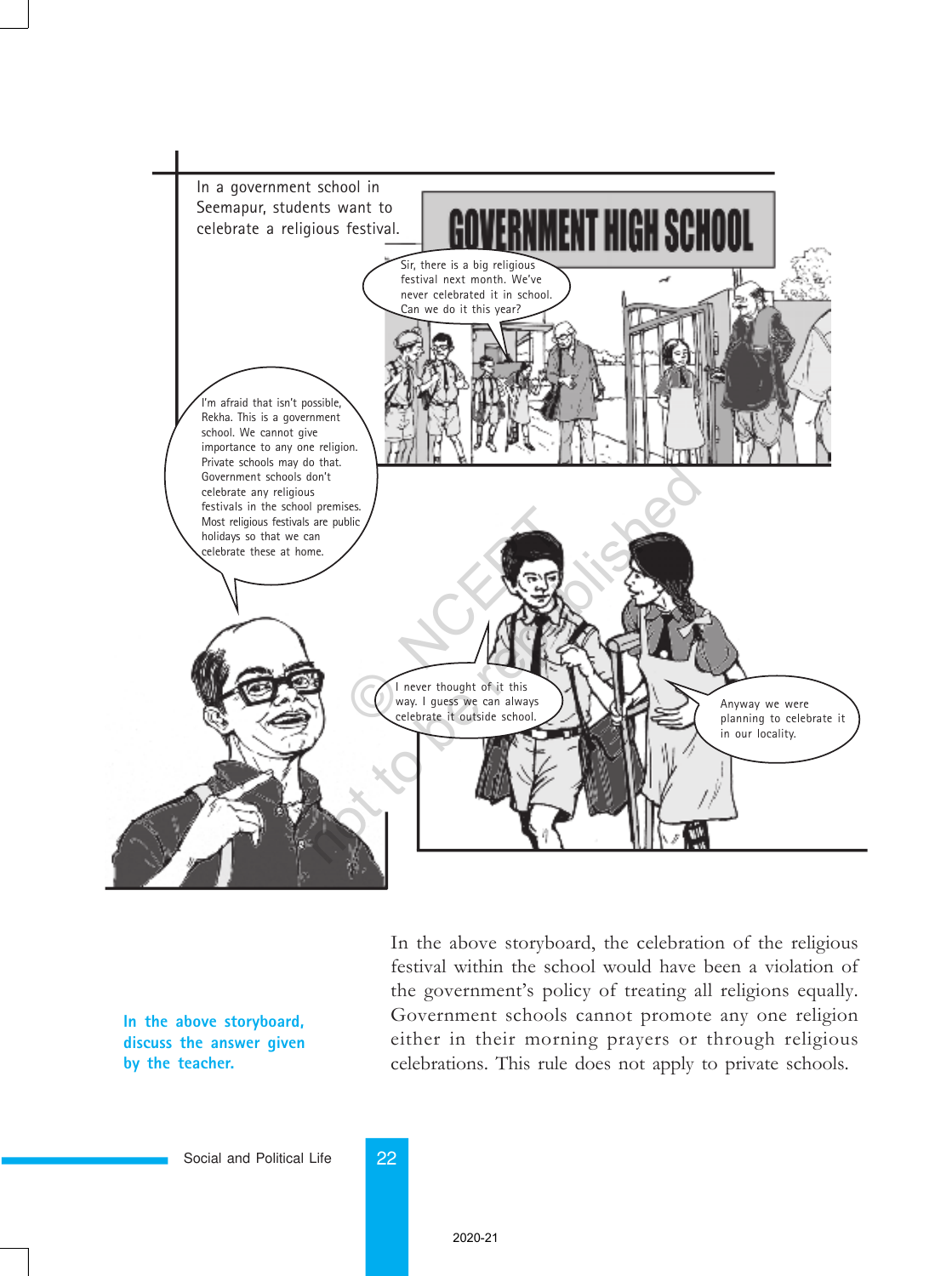The second way in which Indian secularism works to prevent the above domination is through a strategy of noninterference. This means that in order to respect the sentiments of all religions and not interfere with religious practices, the State makes certain exceptions for particular religious communities.

**Government schools often have students from different religious backgrounds. Re-read the three objectives of a secular State and write two sentences on why it is important that government schools do not promote any one religion?**



In the above storyboard, Paramjit, the Sikh youth, does not have to wear a helmet. This is because the Indian State recognises that wearing a *pugri* (turban) is central to a Sikh's religious practice and in order not to interfere with this, allows an exception in the law.

The third way in which Indian secularism works to prevent the domination listed earlier is through a strategy of intervention. You read earlier in this chapter about untouchability. This is a good example where members of

Chapter 2: Understanding Secularism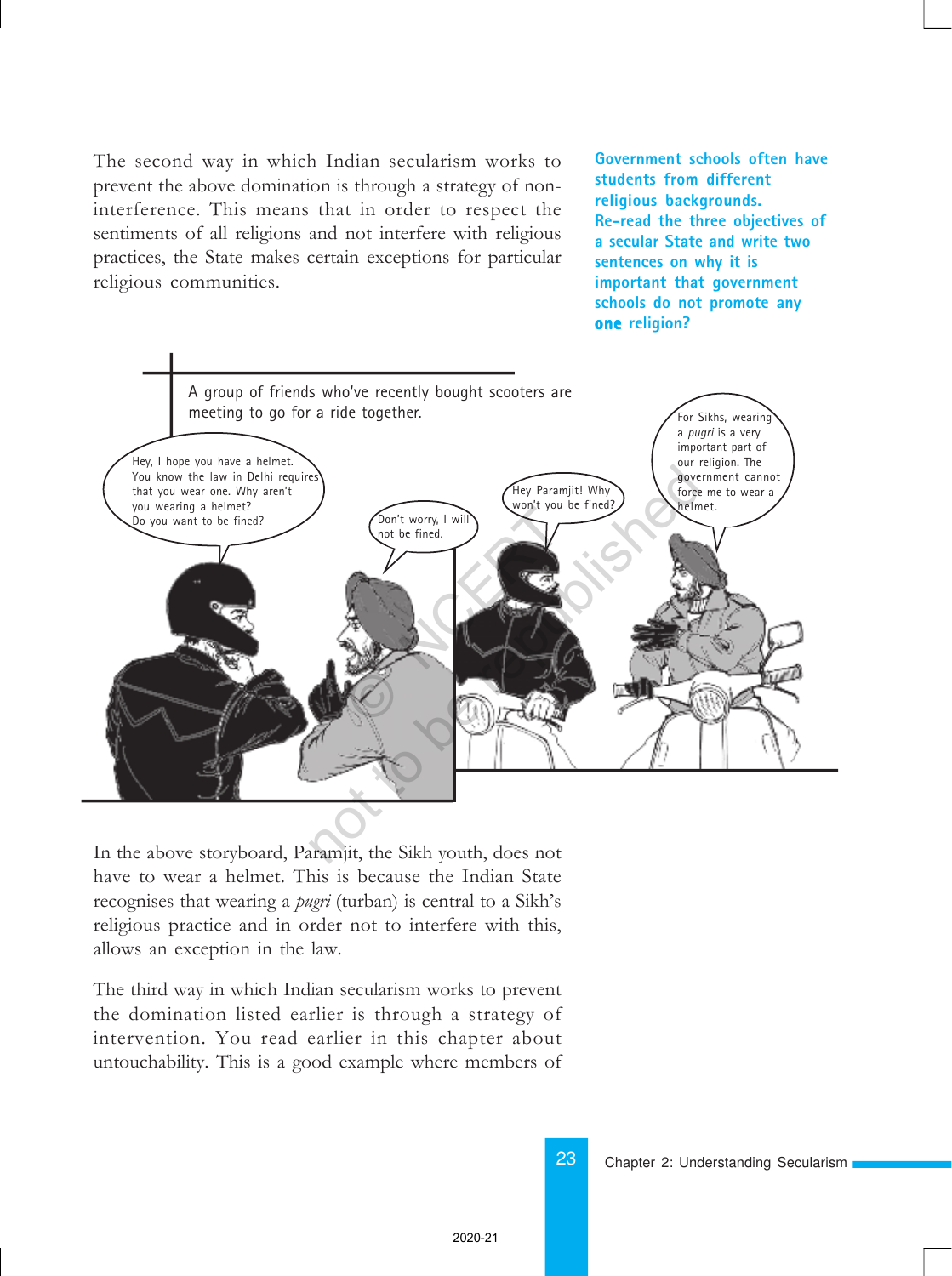the same religion ('upper-caste' Hindus) dominate other members (some 'lower castes') within it. In order to prevent this religion-based exclusion and discrimination of 'lower castes', the Indian Constitution bans untouchability. In this instance, the State is intervening in religion in order to end a social practice that it believes discriminates and excludes, and that violates the Fundamental Rights of 'lower castes' who are citizens of this country. Similarly, to ensure that laws relating to equal inheritance rights are respected, the State may have to intervene in the religion-based 'personal laws' of communities.

The intervention of the State can also be in the form of support. The Indian Constitution grants the right to religious communities to set up their own schools and colleges. It also gives them financial aid on a nonpreferential basis. religious communities<br>
colleges. It also give<br>
preferential basis.<br>
In what way is Indian<br>
other democratic coun<br>
Some of the above obje<br>
been included in the C<br>
countries in other parts

In what way is Indian secularism different from that of other democratic countries?

Some of the above objectives are similar to those that have been included in the Constitutions of secular democratic countries in other parts of the world. For example, the First Amendment of the U.S. Constitution prohibits the legislature from making laws "respecting an establishment of religion" or that "prohibit the free exercise of religion". What is meant by the word 'establishment' is that the legislature cannot declare any religion as the official religion. Nor can they give preference to one religion. In the U.S.A. the separation between State and religion means that neither the State nor religion can interfere in the affairs of one another. The intervention of the State can also<br>support. The Indian Constitution g<br>religious communities to set up their<br>colleges. It also gives them finance<br>preferential basis.<br>In what way is Indian secularism diff<br>other democrati

> There is one significant way in which Indian secularism differs from the dominant understanding of secularism as practised in the United States of America. This is because unlike the strict separation between religion and the State in American secularism, in Indian secularism the State can intervene in religious affairs. You have read about how the



In the United States of America, most children in government schools have to begin their school day reciting the 'Pledge of Allegiance'. This Pledge includes the words "under God". It was established more than 60 years ago that government school students are not required to recite the Pledge if it conflicts with their religious beliefs. Despite this, there have been several legal challenges objecting to the phrase "under God" saying that it violates the separation between church and State that the First Amendment of the US Constitution guarantees.

The above photo shows students taking the 'Pledge of Allegiance' in a government school in the U.S.A.

Social and Political Life 24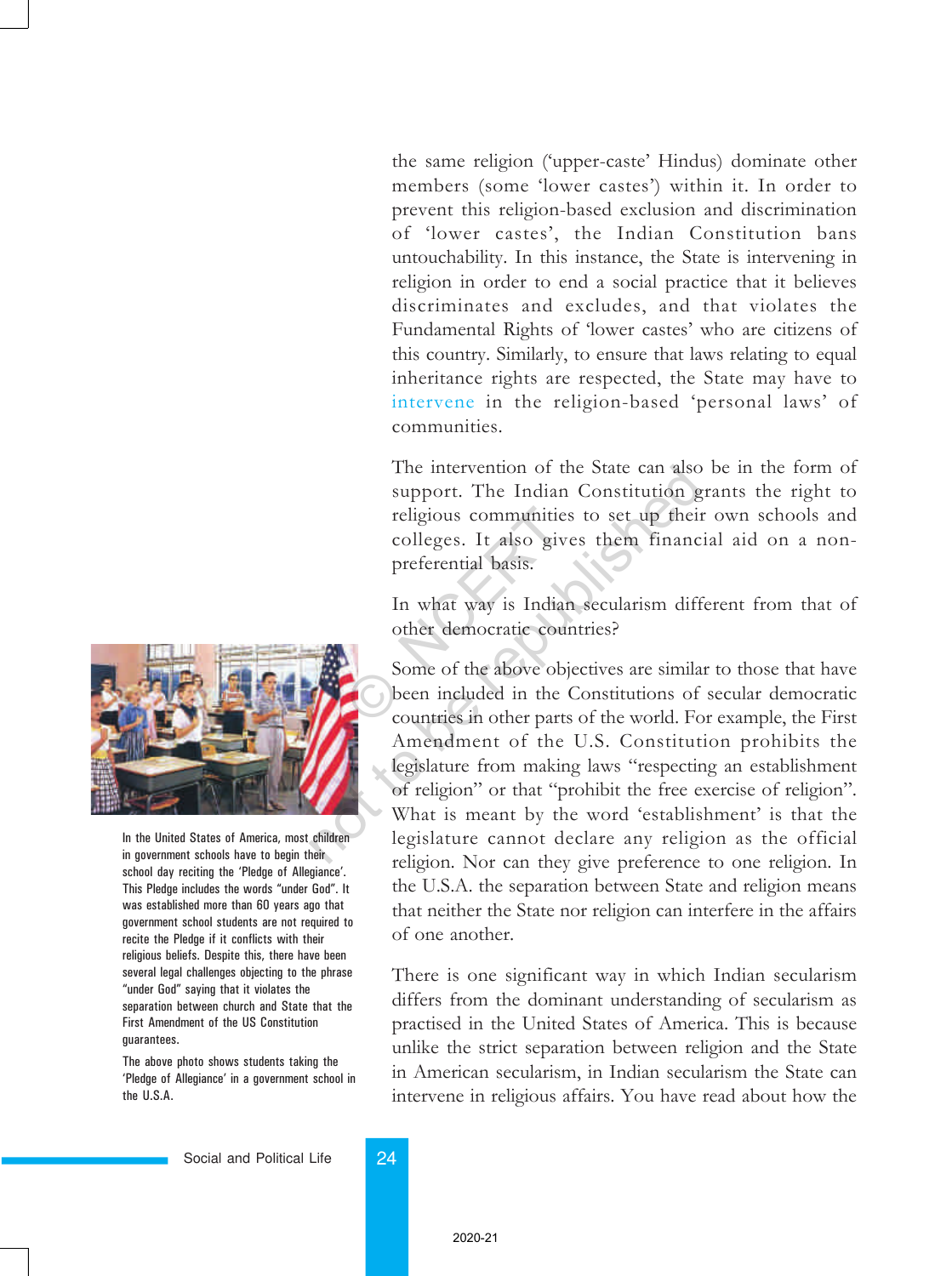Indian Constitution intervened in Hindu religious practices in order to abolish untouchability. In Indian secularism, though the State is not strictly separate from religion it does maintain a principled distance vis-à-vis religion. This means that any interference in religion by the State has to be based on the ideals laid out in the Constitution. These ideals serve as the standard through which we can judge whether the State is or is not behaving according to secular principles.

The Indian State is secular and works in various ways to prevent religious domination. The Indian Constitution guarantees Fundamental Rights that are based on these secular principles. However, this is not to say that there is no violation of these rights in Indian society. Indeed it is precisely because such violations happen frequently that we need a constitutional mechanism to prevent them from happening. The knowledge that such rights exist makes us sensitive to their violations and enables us to take action when these violations take place. ons happen frequently that<br>mism to prevent them from<br>tisuch rights exist makes us<br>d enables us to take action<br>e. **Can you think of a recent incident, from any part of India, in which the secular ideals of the Constitution were violated and persons were persecuted and killed because of their religious backgrounds?**

In February 2004, France passed a law banning students from wearing any conspicuous religious or political signs or symbols such as the Islamic headscarf, the Jewish skullcap, or large Christian crosses. This law has encountered a lot of resistance from immigrants who are mainly from the former French colonies of Algeria, Tunisia and Morocco. In the 1960s, France had faced a shortage of workers and, therefore, had provided visas for these immigrants to come and work in the country. The daughters of these immigrants often wear headscarves while attending school. However, with the passing of this new law, they have been expelled from their school for wearing headscarves**.** representations in Indian society. Indeed it is<br>
were violated it is<br>
in Indian society. Indeed it is<br>
were persecute<br>
lations happen frequently that<br>
echanism to prevent them from<br>
that such rights exist makes us<br>
s and e

25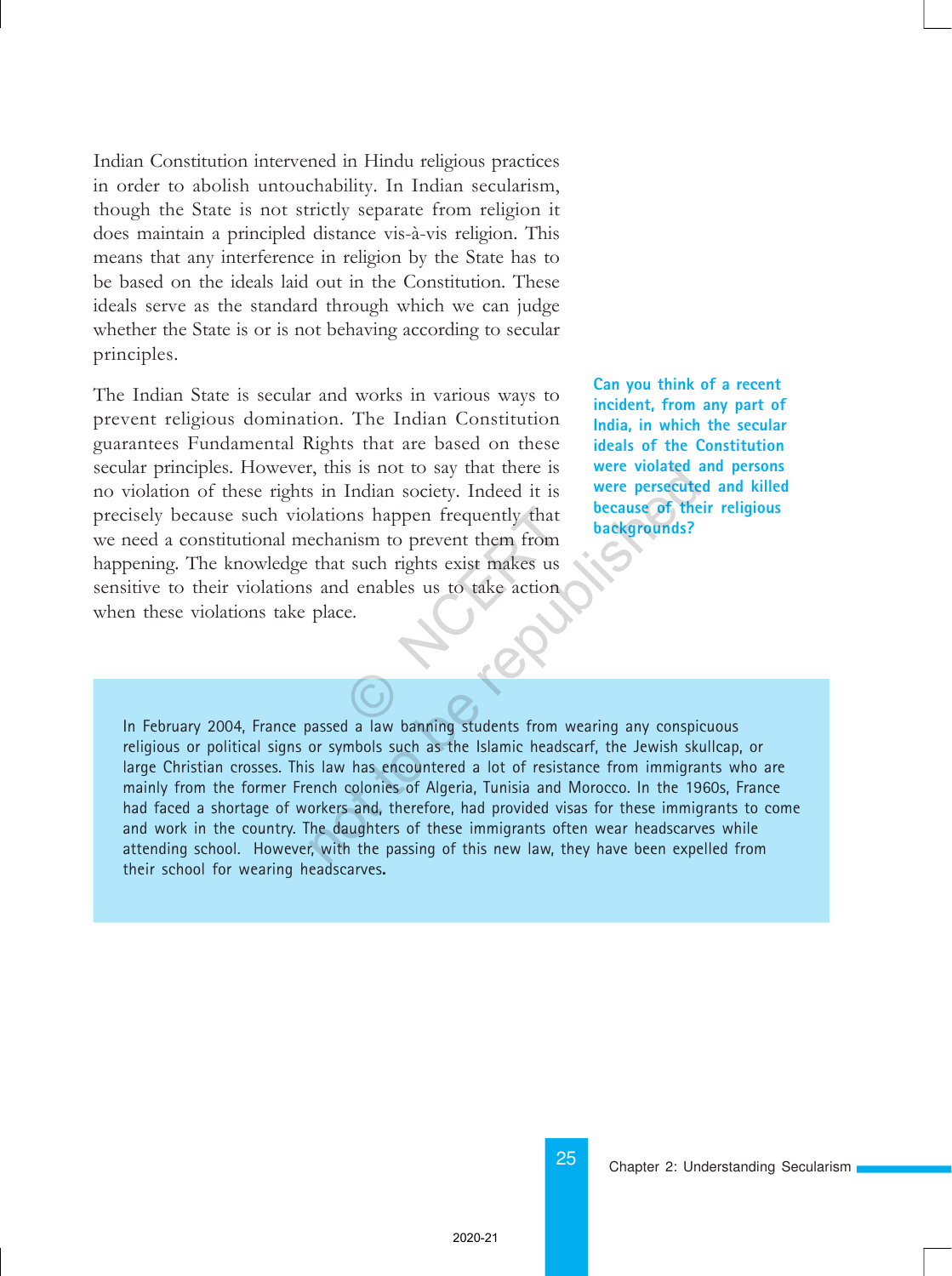# Exercises

- 1. List the different types of religious practice that you find in your neighbourhood. This could be different forms of prayer, worship of different gods, sacred sites, different kinds of religious music and singing etc. Does this indicate freedom of religious practice?
- 2. Will the government intervene if some religious group says that their religion allows them to practise infanticide? Give reasons for your answer.
- 3. Complete the following table:

| <b>Objective</b>                                                                                                                        | Why is this important? | Example of a violation of this<br>objective |
|-----------------------------------------------------------------------------------------------------------------------------------------|------------------------|---------------------------------------------|
| One religious community<br>does not dominate another.                                                                                   |                        |                                             |
| The State does not enforce<br>any particular religion nor<br>take away the religious<br>freedom of individuals.                         |                        |                                             |
| That some members do not<br>dominate other members<br>of the same religious<br>community.                                               |                        |                                             |
| 4. Look up the annual calendar of holidays of your school. How many of them pertain to different<br>religions? What does this indicate? |                        |                                             |
| 5. Find out some examples of different views within the same religion.                                                                  |                        |                                             |

- 4. Look up the annual calendar of holidays of your school. How many of them pertain to different religions? What does this indicate?
- 5. Find out some examples of different views within the same religion.
- 6. The Indian State both keeps away from religion as well as intervenes in religion. This idea can be quite confusing. Discuss this once again in class using examples from the chapter as well as those that you might have come up with.